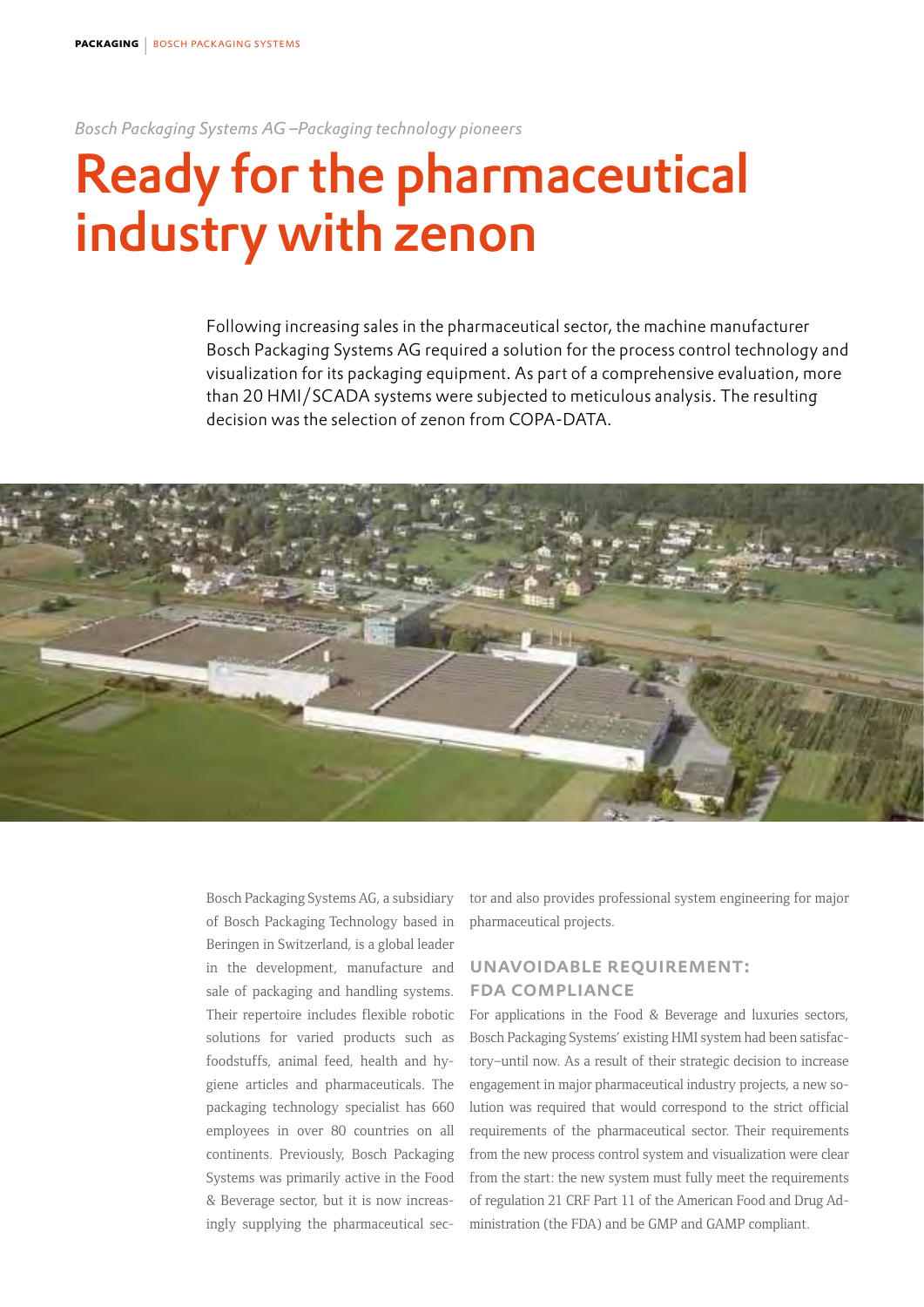

*The production display informs the user at Bosch Packaging Systems about all relevant parameters. The upper screen section shows information on the product dimensions (left) as well as machine speed (right). The user can use each input field (center of screen, left) to make offset corrections to the product or foil positioning.* 

The existing system, based on WinCE, was not able to meet these requirements. The Bosch Packaging Systems management consequently decided to evaluate alternative systems. Their expectations were high: on the one hand, Bosch Packaging Systems hoped to be able to directly influence product development; on the other hand, they wanted to achieve double digit percentage cost savings. Additional criteria in the decision-making process were more rapid and simple engineering for customer projects and the scope for a variety of individual adaptations. More than 20 different software systems from well-known international manufacturers were scrutinized and assessed as part of the evaluation. From this selection, Bosch Packaging Systems ultimately chose zenon from COPA-DATA.

## WINNING OPENNESS AND FLEXIBILITY

Pascal Witprächtiger, Manager of Software Development and Construction at Bosch Packaging Systems AG, explains the reasoning behind the decision: "We decided on zenon because it is an open system that offers all the interfaces we require for the future. Our customers are looking for complete solutions that can be individually adapted. As an independent system, zenon meets this requirement. It can communicate with other components without problems and, thus, closes existing gaps in the line management. Because zenon is so simple to configure, we can also meet special customer requirements. Additional modules are licensed as required and functionalities can be expanded. Thus, the applications remain flexible and important decisions about functionality and scope can be made by the customer. Our expectations in terms of cost savings have also been met. Firstly, as a result of the new system's potential for optimization and, secondly, thanks to zenon's hardware-independence. Due to the fact that zenon is not bound to particular hardware components, we can open up competition amongst the manufacturers of touch screen panels, which has cost benefits. Another important factor in our decision-making was the company supplying the software. COPA-DATA has international subsidiaries and we can look back over their corporate history, which spans more than 20 years. This gives us security and means we can trust that we are investing in a stable and long-term business relationship."

With its product philosophy of setting parameters instead of programming and its core values of consistency, independence and compatibility, zenon has been following a somewhat unconventional path since the start of its development. A modular construction, simple configuration, open communication via over 300 of its own communication protocols and adherence to international standards guarantee a high degree of freedom. Lars Krause, a software engineer at Bosch Packaging Systems says: "Generally, the applications that our end customers use can be very different and individual – despite similar industry-related requirements. At one customer we might find control units from